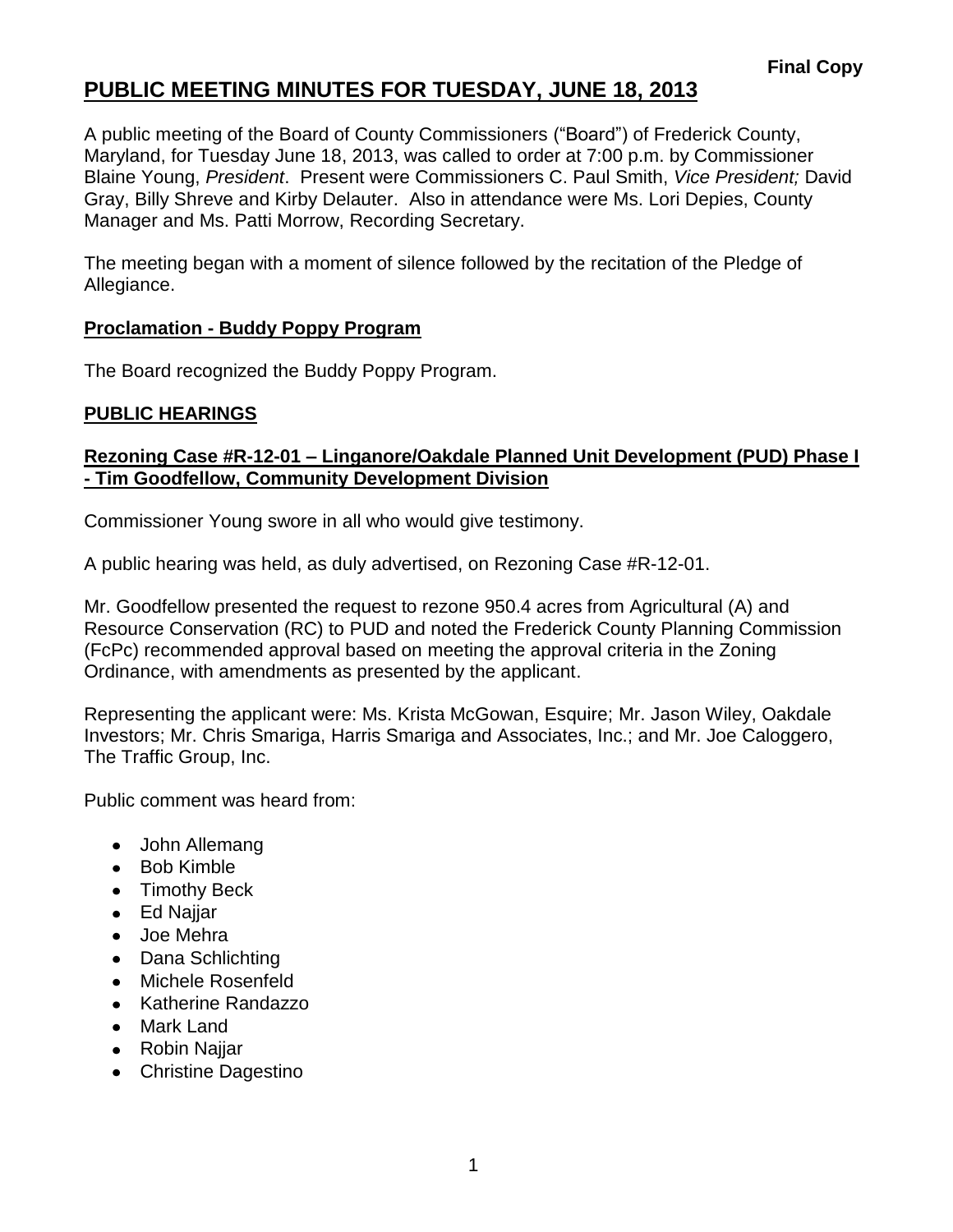## **PUBLIC MEETING MINUTES FOR TUESDAY, JUNE 18, 2013**

Ms. McGowan gave a rebuttal on the public comments heard this evening.

*Motion to approve Rezoning Case #R-12-01 - Linganore/Oakdale PUD Phase I as presented by staff including the proposed revisions and direct staff to prepare the ordinance for signature purposes for the Board's meeting on July 11 – Passed 4-1.*

| <b>COMMISSIONERS</b> | <b>MOTION</b> | <b>SECOND</b> | <b>YES</b> | <b>NO</b> | <b>ABSTAIN</b> | <b>NOT PRESENT</b> |
|----------------------|---------------|---------------|------------|-----------|----------------|--------------------|
| Young                |               |               |            |           |                |                    |
| <b>Smith</b>         |               |               |            |           |                |                    |
| <b>Shreve</b>        |               | ~             |            |           |                |                    |
| Gray                 |               |               |            |           |                |                    |
| <b>Delauter</b>      |               |               |            |           |                |                    |

#### **To Consider the Linganore/Oakdale PUD Development Rights and Responsibilities Agreement (DRRA) in Accordance with Chapter 1-25 of the Frederick County Code and to Consider a Combined Adequate Public Facilities Ordinance Letter of Understanding as Part of the DRRA Approval Process – Eric Soter, Community Development Division and Kathy Mitchell, Office of the County Attorney**

Commissioner Young swore in all who would give testimony.

A public hearing was held, as duly advertised, on a draft DRRA and a draft Adequate Public Facilities (APFO) Letter of Understanding (LOU) for the Linganore/Oakdale PUD.

Mr. Soter and Mr. John Mathias, County Attorney, presented the proposed draft DRRA and the draft LOU.

Representing the applicant were: Ms. Krista McGowan, Esquire; Mr. Jason Wiley, Oakdale Investors; Mr. Chris Smariga, Harris Smariga and Associates, Inc.; and Mr. Joe Caloggero, The Traffic Group, Inc.

Public comment was heard from:

- John Allemang
- Bob Kimble
- Timothy Beck
- Ed Najjar
- Michael Proffitt
- Robert Charles
- Mel Fair, Frederick Area Committee for Transportation
- Robert Charles
- Bonnie Bailey-Baker
- **•** Frank Filis
- Charlotte Dusold
- Stephen Hembree
- Amy Reyes
- Joe Mehra